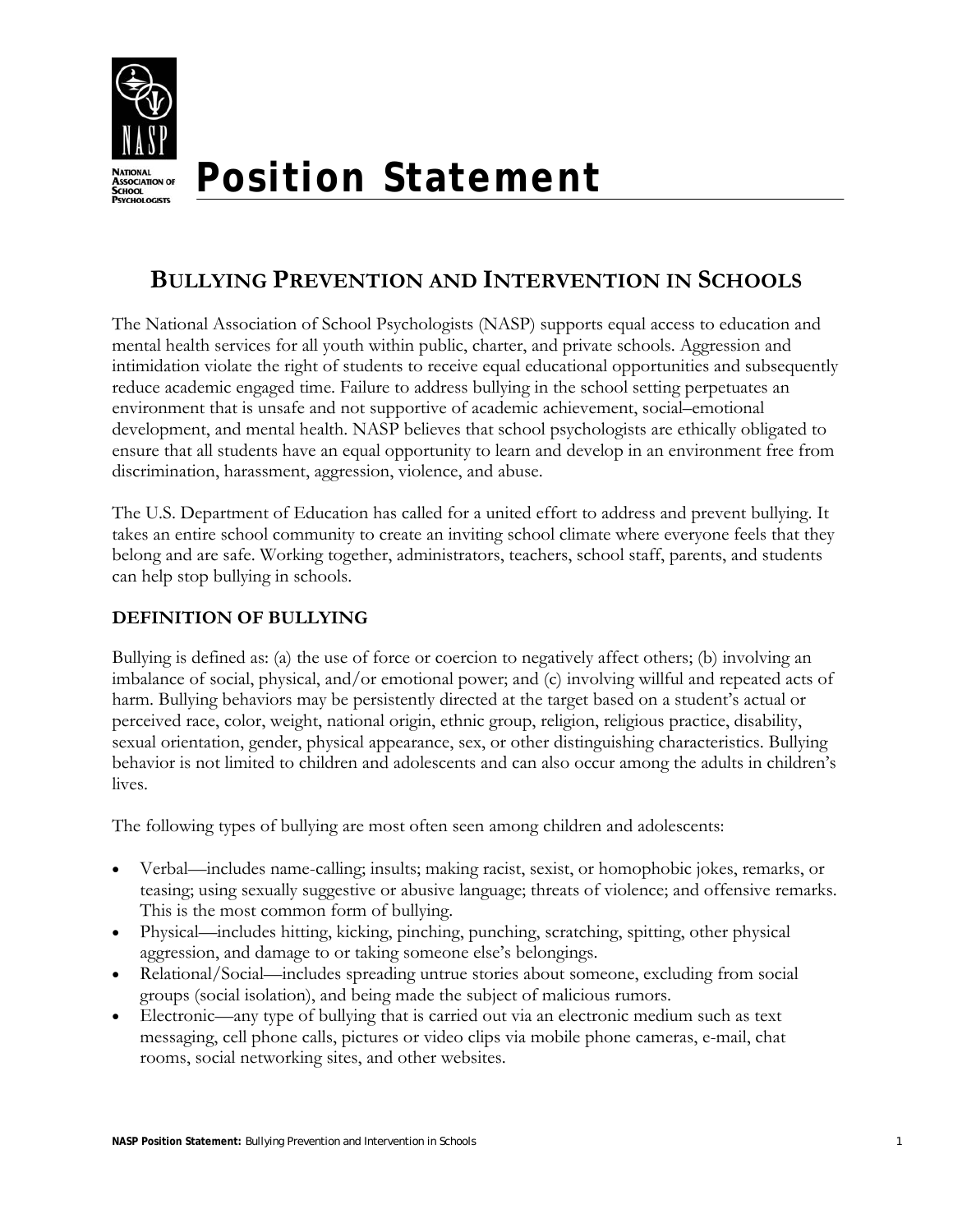#### **CURRENT TRENDS IN BULLYING**

Bullying has gained unprecedented national attention in the past years due to multiple child and adolescent suicides linked to bully perpetration. The 2009 Youth Risk Behavior Survey (YRBS) indicated that 20% of students had experienced some form of bullying on school property during the 12 months before the survey (CDC, 2010). Bullying is not a new concern; various forms of bullying have been prevalent in schools for decades. Cyberbullying or electronic aggression is becoming an emerging public health issue that is creating unique and difficult challenges for school personnel. Although estimates vary, 10–40% of youth reported being victims of some form of cyberbullying, and upwards of 20% admitted to cyberbullying others (Hinduja & Patchin, 2010). Researchers have found that 27% of youth who were victims of cyberbullying have also carried a weapon to school (David-Ferdon & Hertz, 2007; Ybarra, Diener-West, & Leaf, 2007).

Bullying is associated with increases in suicide risk among victims of bullying (Kim, Leventhal, Koh, & Boyce, 2009; Suicide Prevention Resource Center, 2011), as well as increases in depression and other problems associated with suicide (Fekkes, Pipers, & Verloove-Vanhorcik, 2004; Gini & Pozzoli, 2009). Targets of cyberbullying reported higher levels of depression than victims of face-toface bullying (Wang, Nansel, & Iannotti, 2010). Over time, bullying is strongly linked to victims' anger, frustration, and violent behaviors (Nansel, Overpeck, Haynie, Ruan, & Scheidt, 2003). Particularly in school settings, bullying and bystander silence create an unwelcome and increasingly intimidating environment (Orpinas, Horne, & Staniszewski, 2003), which may lead to violent events occurring in the schools. In addition, a recent review of the research showed that LGBTQ (lesbian, gay, bisexual, transgender, and questioning) youth experienced more bullying (including physical violence and injury) at school than their heterosexual peers (Berlan, Corliss, Field, Goodman, & Austin, 2010; Bontempo & D'Augelli, 2002; Garofalo, Wolf, Kessel, Palfrey, & DuRant, 1998). There is a link between bullying and suicidal behavior in LGBTQ youth, especially among those with cross-gender appearance, traits, or behaviors (Haas et al., 2011). Similarly, an extensive literature review completed for the 2011 briefing paper from the National Council on Disability revealed that students with disabilities are significantly more likely than their peers to be the victims of bullying (National Council on Disability, 2011; Rose, Espelage, & Monda-Amaya, 2009).

#### **Legal Implications**

Because of the widespread problem of bullying, 45 states have laws on bullying and 22 states have adopted cyberbullying statutes (Children's Safety Network, 2011). However, fewer than half of the statutes and laws offer guidance about whether schools may intervene in bullying involving electronic communication (Anti-Defamation League, 2009). This has led to confusion over who is responsible for resolving these conflicts and who has jurisdiction to apply consequences. Due to the escalation of cyberbullying and increased difficulties finding the specific source of the bullying, parents are looking to schools for justice and protection (Children's Safety Network, 2011).

In addition, bullying behaviors can also constitute civil rights violations. The U.S. Department of Education's Office for Civil Rights (OCR) has recognized that some students' misconduct may trigger responsibilities under one or more federal antidiscrimination laws enforced by the OCR. Specifically, the relevant statutes include: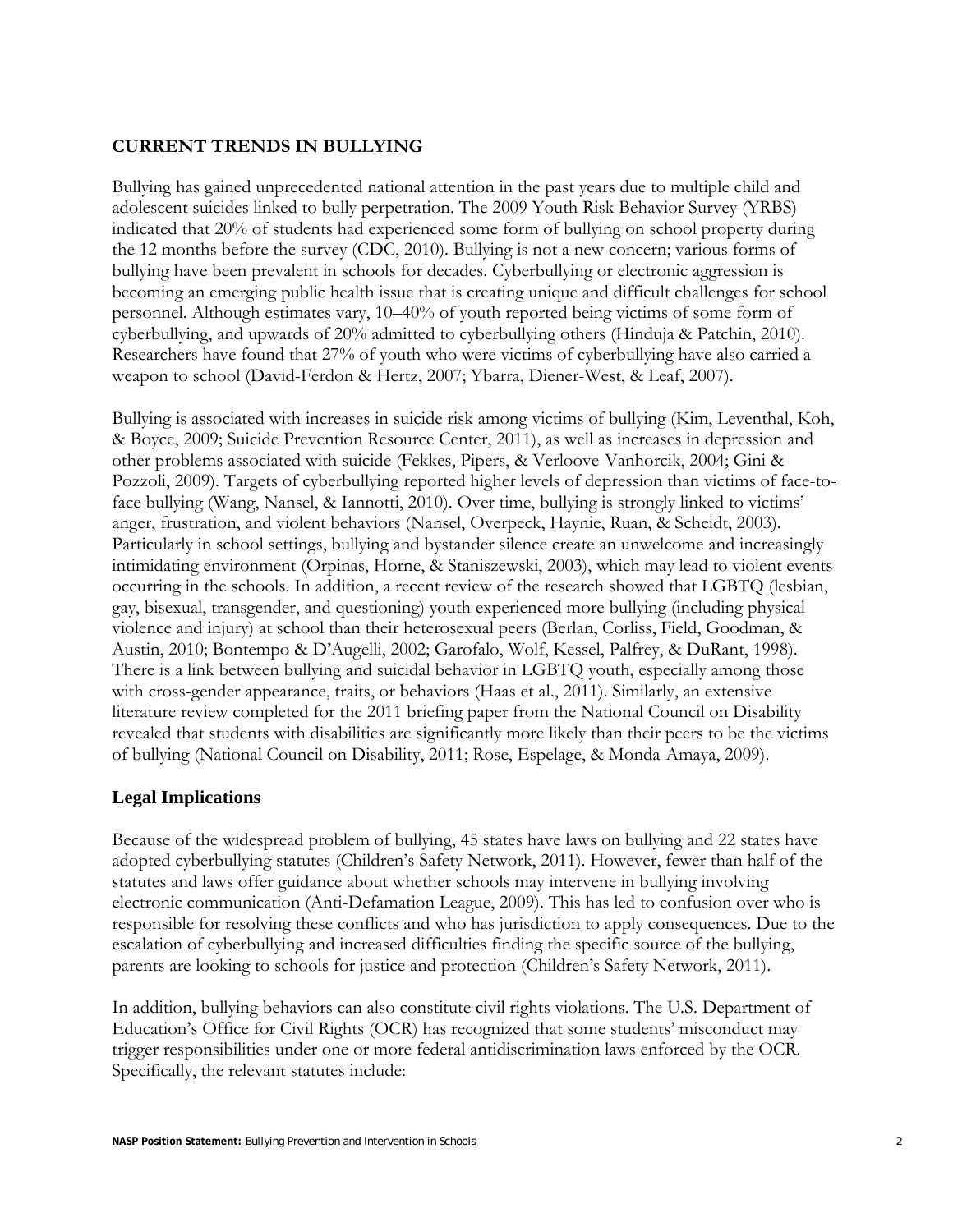- Title IV of the Civil Rights Act of 1964 (Title IV) which prohibits discrimination on the basis of race, color, or national origin;
- Title IX of the Education Amendments of 1972 (Title IX) which prohibits discrimination on the basis of sex;
- Section 504 of the Rehabilitation Act of 1973 and Title II of the Americans with Disabilities Act of 1990, which both prohibit discrimination on the basis of disability.

In October 2010, the Office for Civil Rights indicated that "School districts may violate these civil rights statutes and the Department's implementing regulations when peer harassment based on race, color, national origin, sex, or disability is sufficiently serious that it creates a hostile environment and such harassment is encouraged, tolerated, not adequately addressed, or ignored by school employees" (OCR, 2010, p. 1). The harassment does not have to include intent to harm, be directed at a specific target, or involve repeated incidents. Thus, schools must do more than take steps to end the harassment; schools must also "eliminate any hostile environment and its effects, and prevent the harassment from occurring" (OCR, 2010, p. 2–3).

## **RECOMMENDED SCHOOL-BASED BULLYING PREVENTION AND INTERVENTION**

Start prevention early. Bullying behaviors can start in preschool. Intervening early can help equip students with the social and emotional skills that will help prevent later bullying behaviors and will help set a foundation for healthy social relationships. In fact, bullying programs appear to be most effective in the younger years. Teaching social skills under the auspices of teaching respectful behavior might be a way of approaching social–emotional instruction (e.g., school-wide positive behavior support).

- Develop antibullying policies. While policies do not necessarily change behaviors, they stipulate that bullying in the school environment will not be tolerated and they delineate consequences for bullying others.
- Understand the connection between bullying and mental health problems. Research has consistently shown that bullies, targets, and bully-targets have poor mental health prognoses. Involvement in bullying has been linked to depression, anxiety, increased school drop-out rates, and increased suicide ideation, thus impacting academic achievement.
- Keep up with technology. Bullying often takes place in areas hidden from adult supervision, and young people are using social media and new technologies to bully others. Both bullying prevention programs and suicide prevention programs need to be aware of the realities of electronic forms of bullying.
- Pay special attention to the needs of LGBTQ (lesbian, gay, bisexual, transgender, and questioning) youth. Young people who do not conform to traditional gender expectations are at increased risk for being bullied and suicide. Schools need to create an environment that promotes tolerance and respect for diversity.
- Use a comprehensive approach. Focus on mental health services for youth suffering from depression and anxiety as well as implement evidence-based interventions that improve the school environment and provide supports to bullies, targeted students, and families to reduce bullying.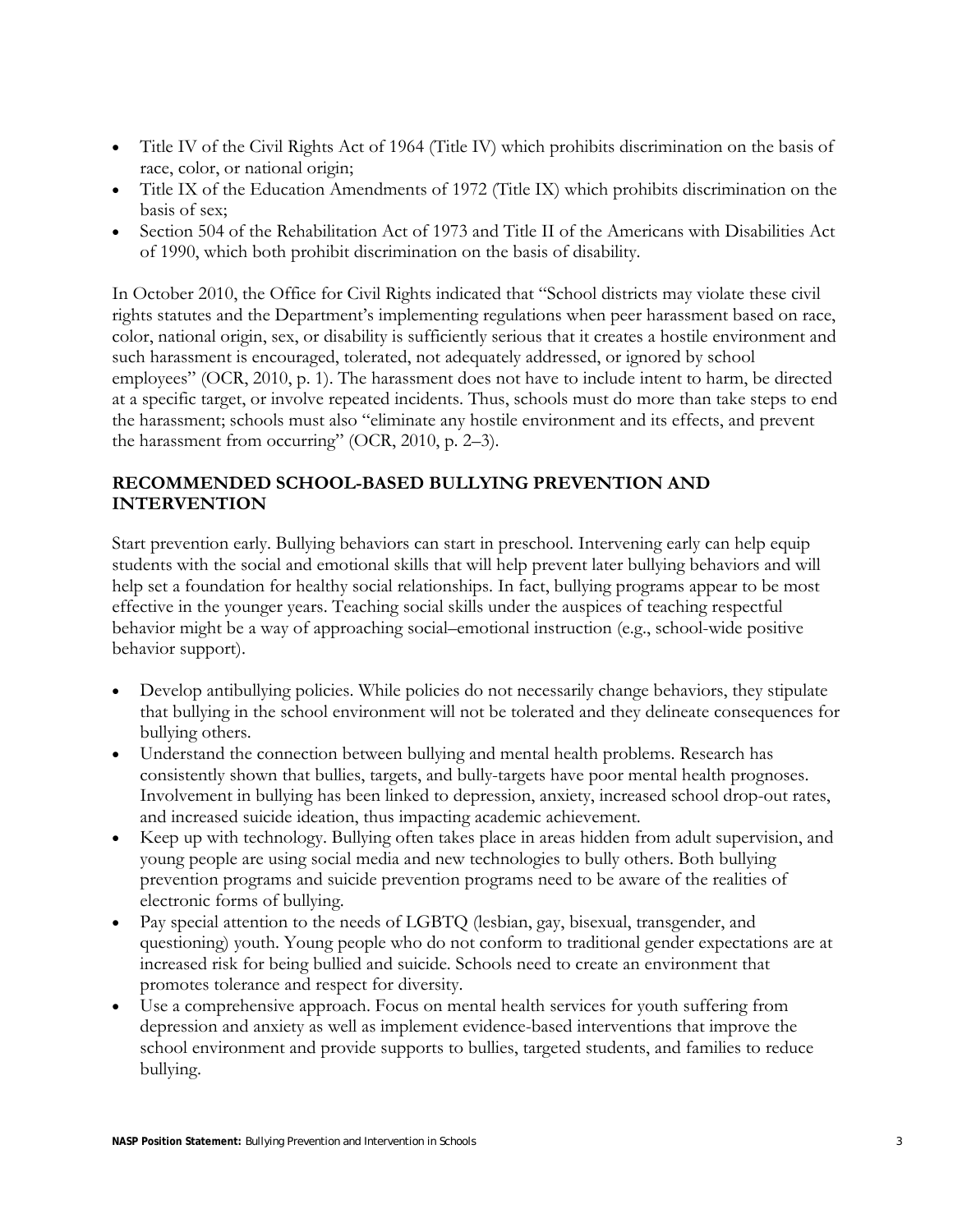Focus on the role of witnesses. Convey the attitude that students who witness bullying are responsible, if possible, to help stop harassment and intimidation. Teach all students the specific skills necessary to help prevent and respond to bullying.

## **ROLE OF THE SCHOOL PSYCHOLOGIST**

School psychologists are uniquely positioned to use their knowledge of psychology, education, and child development and their consultation and advocacy skills to affect policies and practices within the schools. Because school psychologists work directly with students, as well as with staff, parents, and administrators, practitioners are encouraged to take a leadership role in developing comprehensive approaches to bullying prevention and school-wide climate improvement (Swearer, Espelage, & Napolitano, 2009). School psychologists can have a direct role in preventing bullying through direct and indirect services provided to children, families, and schools, including:

- Developing school-wide prevention activities (e.g., PBIS) or more targeted prevention activities to help students develop appropriate social skills;
- Counseling victims of bullying in all its forms to ensure that they do not internalize the effects of repeated harassment;
- Conduct informative social–emotional assessments of student perpetrators of bullying behavior at school;
- Develop interventions to help eliminate bullying behaviors and replace these with positive, prosocial behaviors;
- Provide consultation to the parents/guardians of bullies and targets to offer them effective resources, supportive interventions, and strategies for managing behavior.

## **PRACTICES THAT PERMEATE ALL ASPECTS OF SERVICE DELIVERY**

- Train the entire school staff in developing and implementing positive behavioral interventions that prevent bullying, reduce bystander involvement, and promote students' social–emotional development using discipline-related incidents as potential learning opportunities (teachable moments).
- Provide group training and consultation to help schools form effective safety and crisis teams.
- Use federal and state policies to help educate district and school professionals on antibullying policies that can provide clear and consistent guidelines for bullying behaviors.
- Consult with school staff in implementing social skills programs and other programs that teach peaceful ways to resolve conflicts.
- Participate in and facilitate evidence-based procedures to respond to bullying behavior.

## **FOUNDATIONS OF SCHOOL PSYCHOLOGISTS' SERVICE DELIVERY**

- Serve on district and school safety and crisis teams to help implement and evaluate comprehensive safety initiatives.
- Participate in conducting a needs assessment and program evaluation regarding aggression, violence, and crisis needs at the school and district levels.

To ensure that school psychologists are well prepared to provide leadership in school climate and bullying prevention, NASP supports efforts to provide school psychologists with the requisite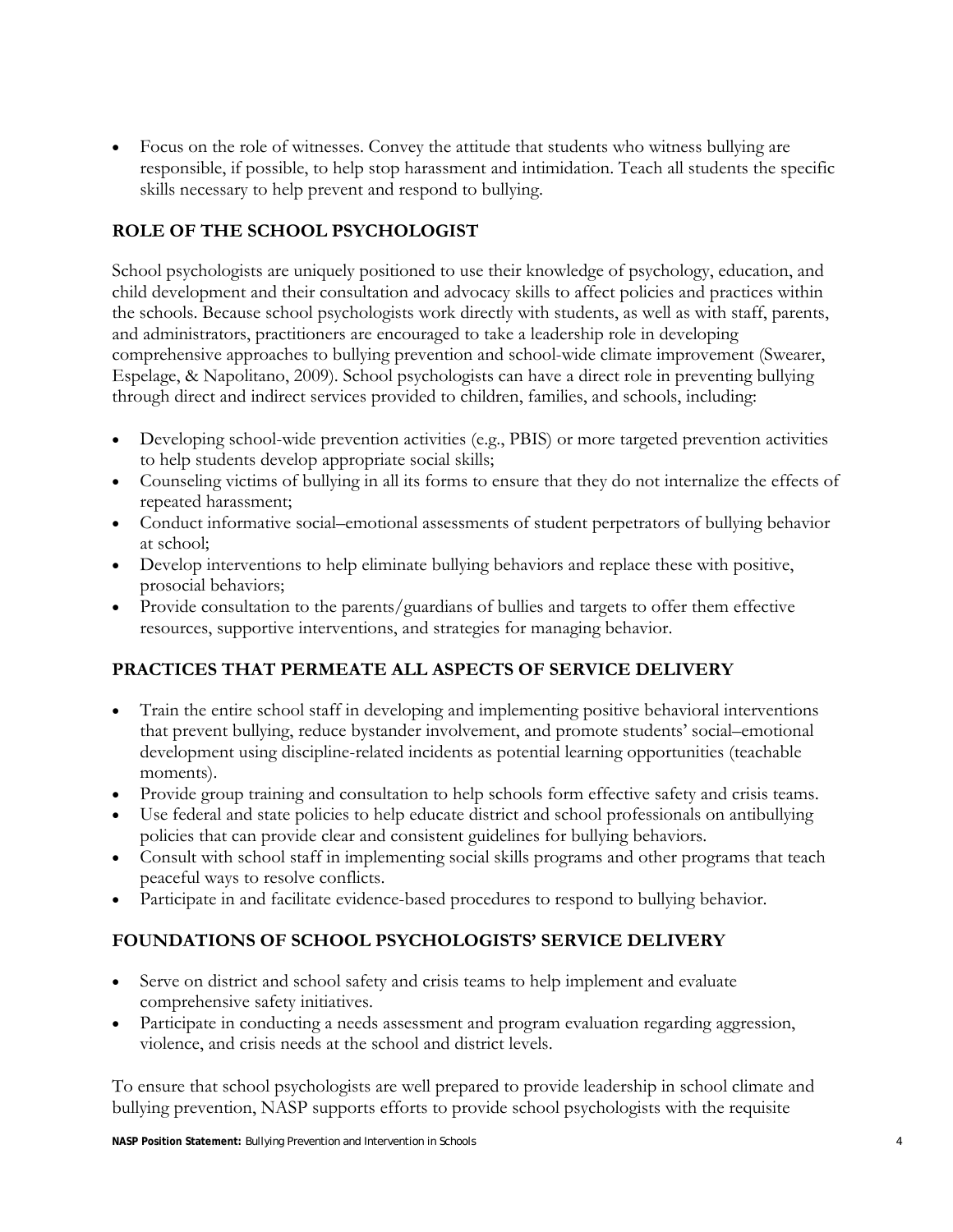knowledge and skills to design and implement prevention and school climate programs that are supported by rigorous empirical research. These skills are specified in NASP's *Model for Comprehensive and Integrative School Psychological Services*, and NASP advocates for their inclusion in training and practice standards of all state credentialing bodies.

#### **SUMMARY**

Bullying has gained unprecedented national attention and plays a role in the daily practice of school psychologists across all educational settings. Research highlights the correlation between bullying and mental health issues, including anxiety, depression, and suicide. Federal and state lawmakers are addressing this growing epidemic and requiring schools to detail their preventive and responsive efforts. Prevention strategies, multitiered positive behavioral supports, and school-wide policies that define bullying and outline interventions are a few examples of best practices. School psychologists are encouraged to take an active leadership role in both the student level and systems level service delivery of bullying prevention. Instances of bullying should be thoroughly investigated and, in extreme cases of violence and aggression, a threat assessment could be pursued to evaluate risk of harm posed to all participants, both to themselves and to others. In addition, research and program evaluation are critical elements of a comprehensive approach to prevention efforts.

#### **REFERENCES**

- Anti-Defamation League. (2009). *Bullying/Cyberbully Prevention Law: Model statute and advocacy toolkit.* Retrieved from http://www.adl.org/civil\_rights/Anti-Bullying%20Law%20Toolkit\_2009.pdf
- Berlan, E., Corliss, H., Field, A., Goodman, E., & Austin, S. (2010). Sexual orientation and bullying among adolescents in the Growing Up Today study. *Journal of Adolescent Health, 46*(4) 1–6.
- Bontempo, D., & D'Augelli, A. (2002). Effects of at-school victimization and sexual orientation on lesbian, gay, or bisexual youths' health risk behavior. *Journal of Adolescent Health, 30*, 364–374.
- Children's Safety Network. (2011). Preventing bullying: The role of public health and safety professionals. Retrieved from http://www.childrenssafetynetwork.org/publications\_resources/ PDF/bullying/PreventingBullyingRolePublicHealthSafetyProfessionals.pdf
- Centers for Disease Control and Prevention (CDC). (2010). *Youth Risk Behavior Surveillance 2009 United States, 59*(SS-5). Retrieved from http://www.cdc.gov/mmwr/pdf/ss/ss5905.pdf.
- David-Ferdon, C., & Hertz, M. F. (2007). Electronic media, violence, and adolescents: An emerging public health problem. *Journal of Adolescent Health, 41*(6 Suppl. 1), 1–5.
- Fekkes, M., Pipers, F., & Verloove-Vanhorick, V. (2004). Bullying behavior and associations with psychosomatic complaints and depression in victims. *Journal of Pediatrics, 144*, 17–22
- Garofalo, R., Wolf, R., Kessel, S., Palfrey, J., & DuRant, R. (1998). The association between health risk behaviors and sexual orientation among a school-based sample of adolescents. *Pediatrics, 101*, 895–902.
- Gini, G., & Pozzoli, T. (2009). Association between bullying and psychosomatic problems: A metaanalysis. *Pediatrics, 123,* 1059–1065.
- Haas, A., Eliason, M., Mays, V., Mathy, R., Cochran, S., D'Angelli, A., & Clayton, P. (2011). Suicide and suicide risk in lesbian, gay, bisexual, and transgender populations: Review and recommendations. *Journal of Homosexuality, 58,* 10–51.